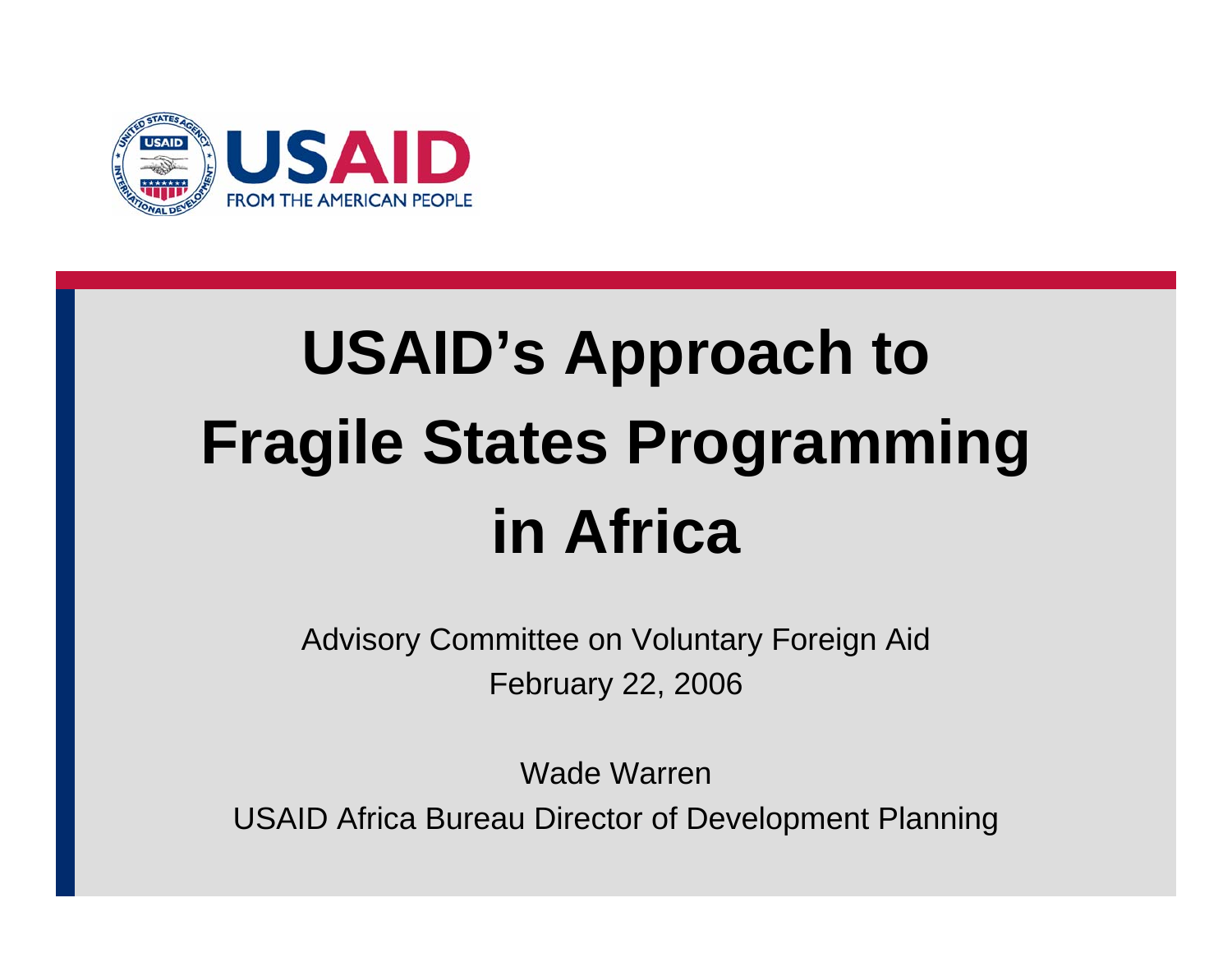

#### **New Thinking on Foreign Assistance**

| • National Security<br><b>Strategy</b>                                                    | Along with Diplomacy and Defense, Development<br>Assistance is one of the three core components of<br>foreign policy                                                                                                                                                                                     |
|-------------------------------------------------------------------------------------------|----------------------------------------------------------------------------------------------------------------------------------------------------------------------------------------------------------------------------------------------------------------------------------------------------------|
| <b>Joint USAID/State</b><br><b>Strategic Plan</b>                                         | <b>Achieve Peace and Security</b><br>Advance Sustainable Development and Global Interests                                                                                                                                                                                                                |
| • Policy Framework for<br><b>Bilateral Foreign Aid</b><br>(White Paper) (January<br>2006) | Improve policy coherence and address issues of aid<br>effectiveness<br>Identify, clarify, and distinguish among USAID's core<br>strategic goals<br>Call for a clearer alignment of resources with each goal<br>Establish principles for strategic management to achieve<br>results in terms of each goal |
| <b>USAID Fragile States</b><br><b>Strategy</b>                                            | • Reverse decline in fragile states and advance recovery<br>to a stage where transformational development is<br>possible                                                                                                                                                                                 |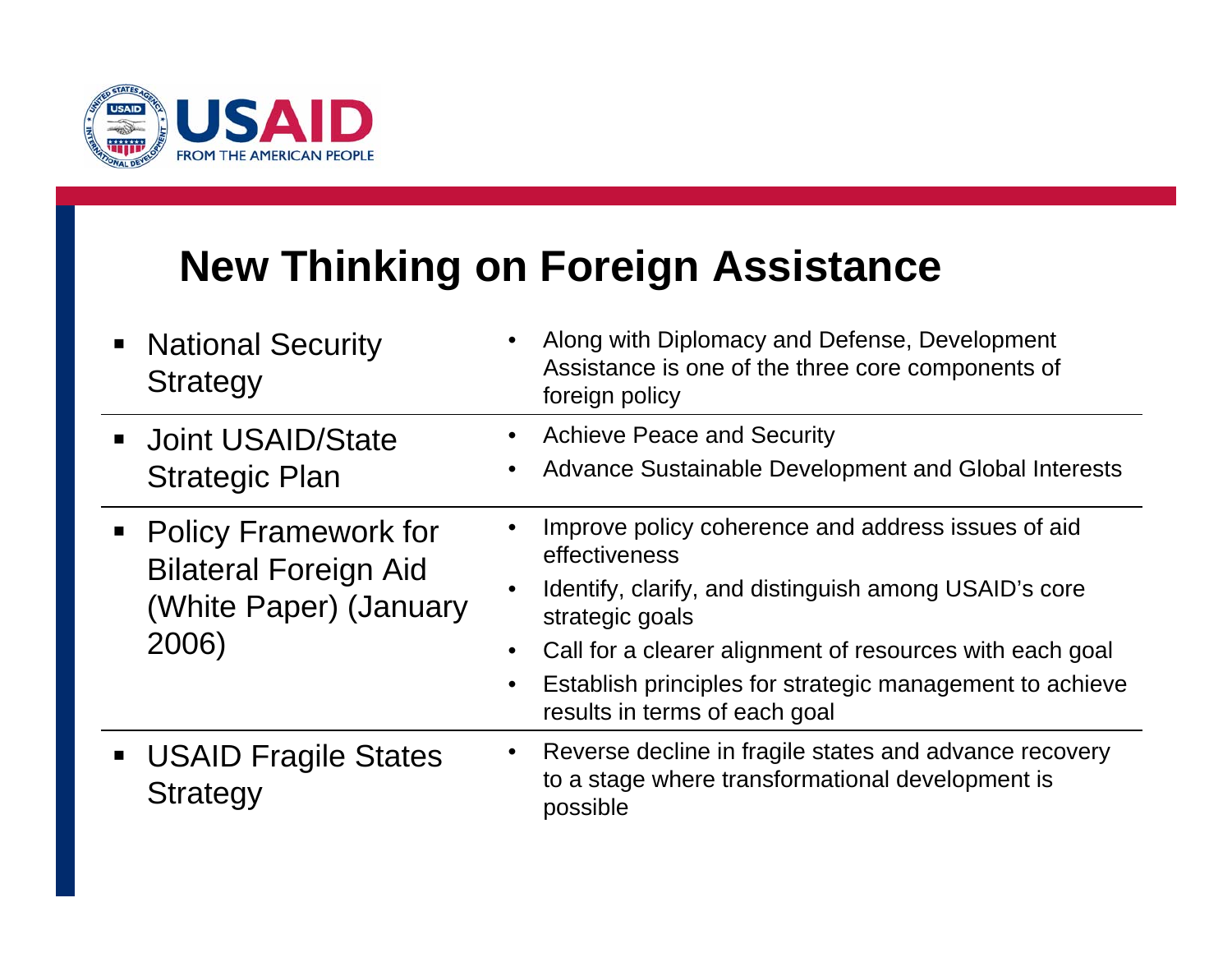

#### **The Policy Framework's 5 Core Goals**

- Promote transformational development
- Strengthen fragile states
- Support strategic states
- Provide humanitarian relief
- Address global issues and other special, selfstanding concerns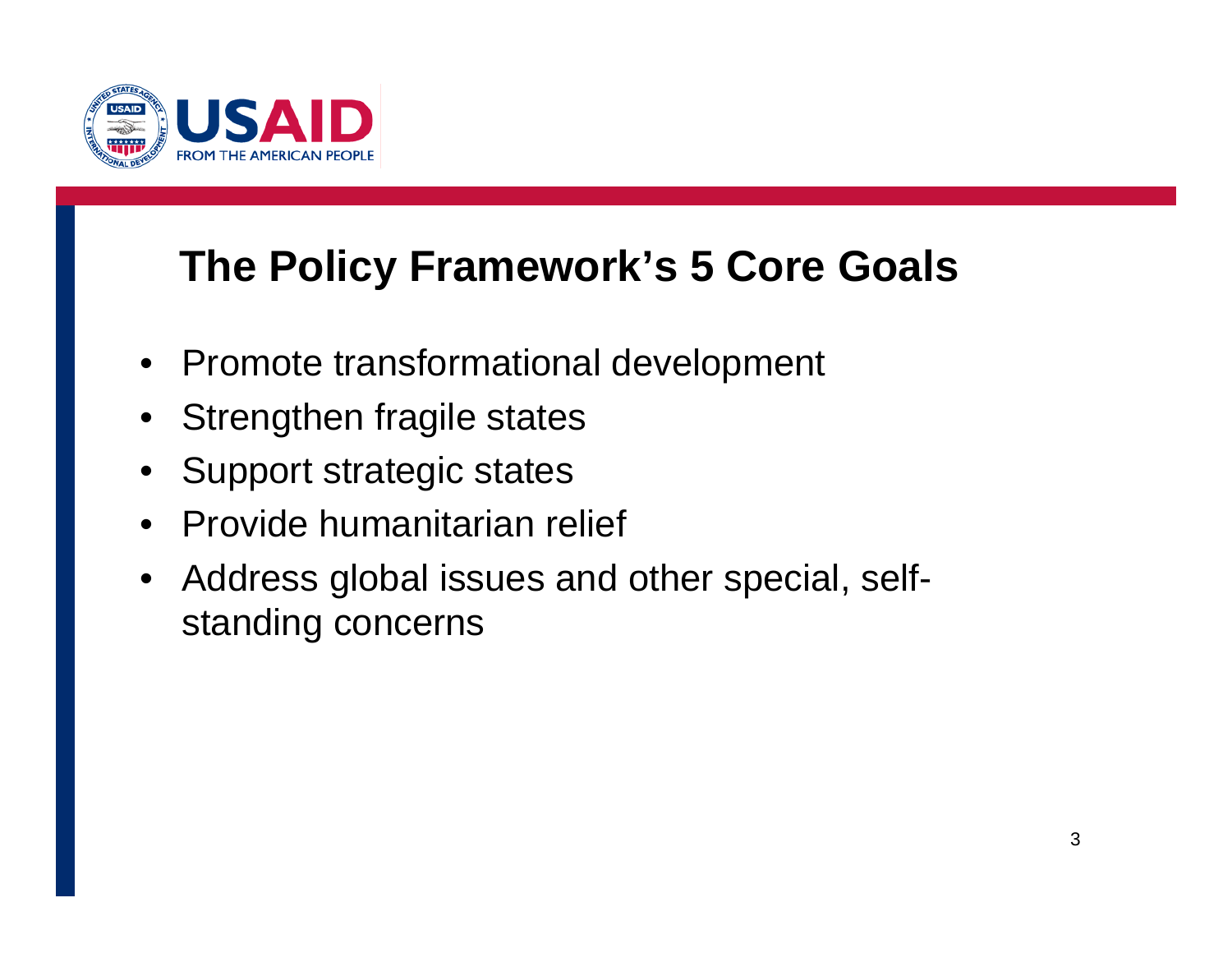

#### **Defining Fragile States**

- Vulnerable states are those unable or unwilling to adequately assure the provision of security and basic services to signi ficant portions of their populations and where the legitimacy of the government is in question. This includes states that are failing or recovering from crisis.
- Crisis states are those where the central government does not exert effective control over its own territory or is unable or unwilling to assure the provision of vital services to signi ficant parts of its territory, where legitimacy of the government is weak or nonexistent, and where violent con flict is a reality or a great risk.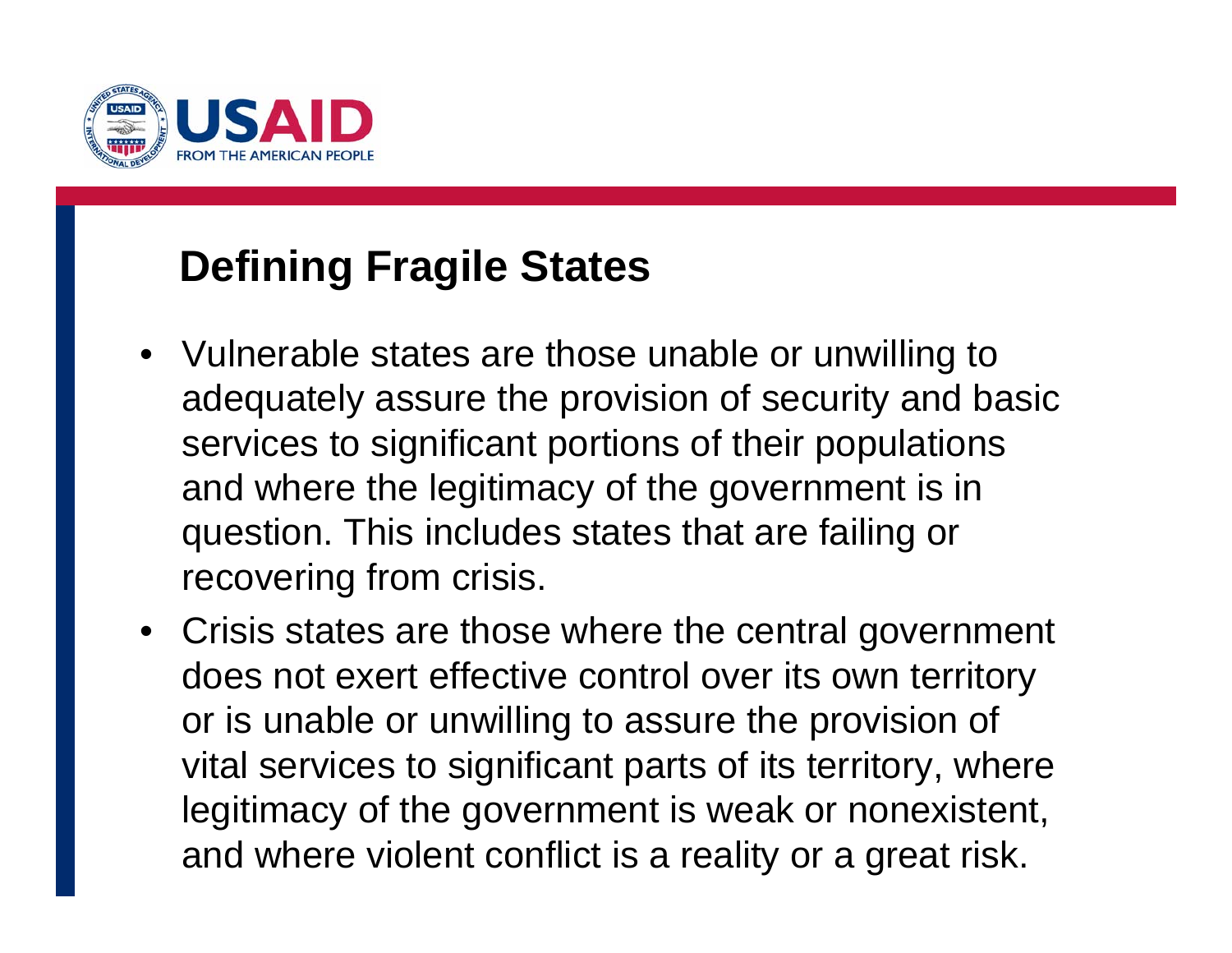

#### **Defining Fragile States - Continued**

- Fragile states can be vulnerable to crisis, in crisis, or emerging from crisis
- • Crisis can take different forms, such as violent conflict, food insecurity, political or economic crises, epidemics, or natural disasters

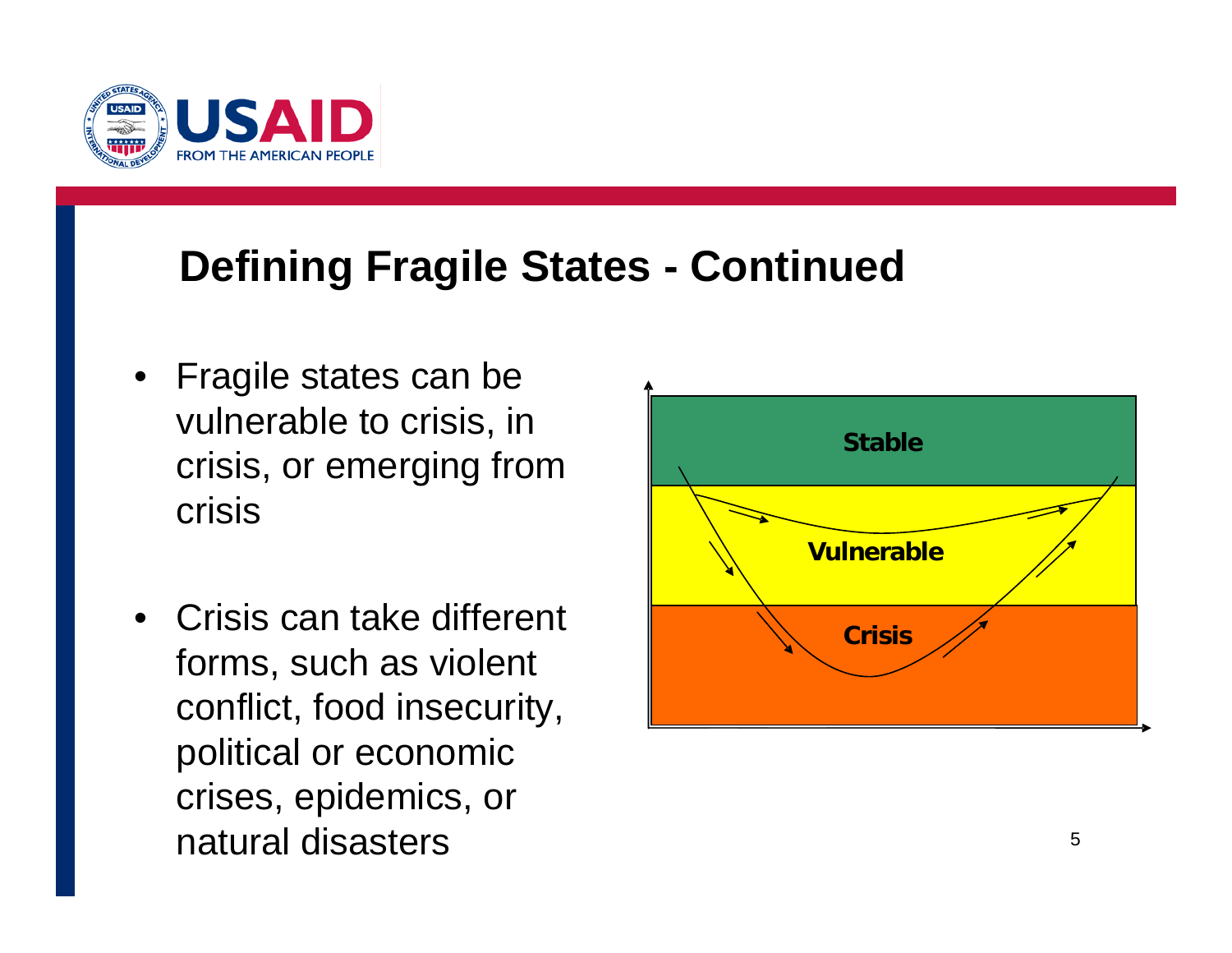

#### **Common Characteristics of Fragile States**

- • Bad governance and corruption that make development difficult
- Lack of government ability or willingness to establish pre-conditions for long-term development
- Prevailing conditions that are too fluid and too risky to make savings and long-term investments attractive
- A society focused on the near term and securing its most basic needs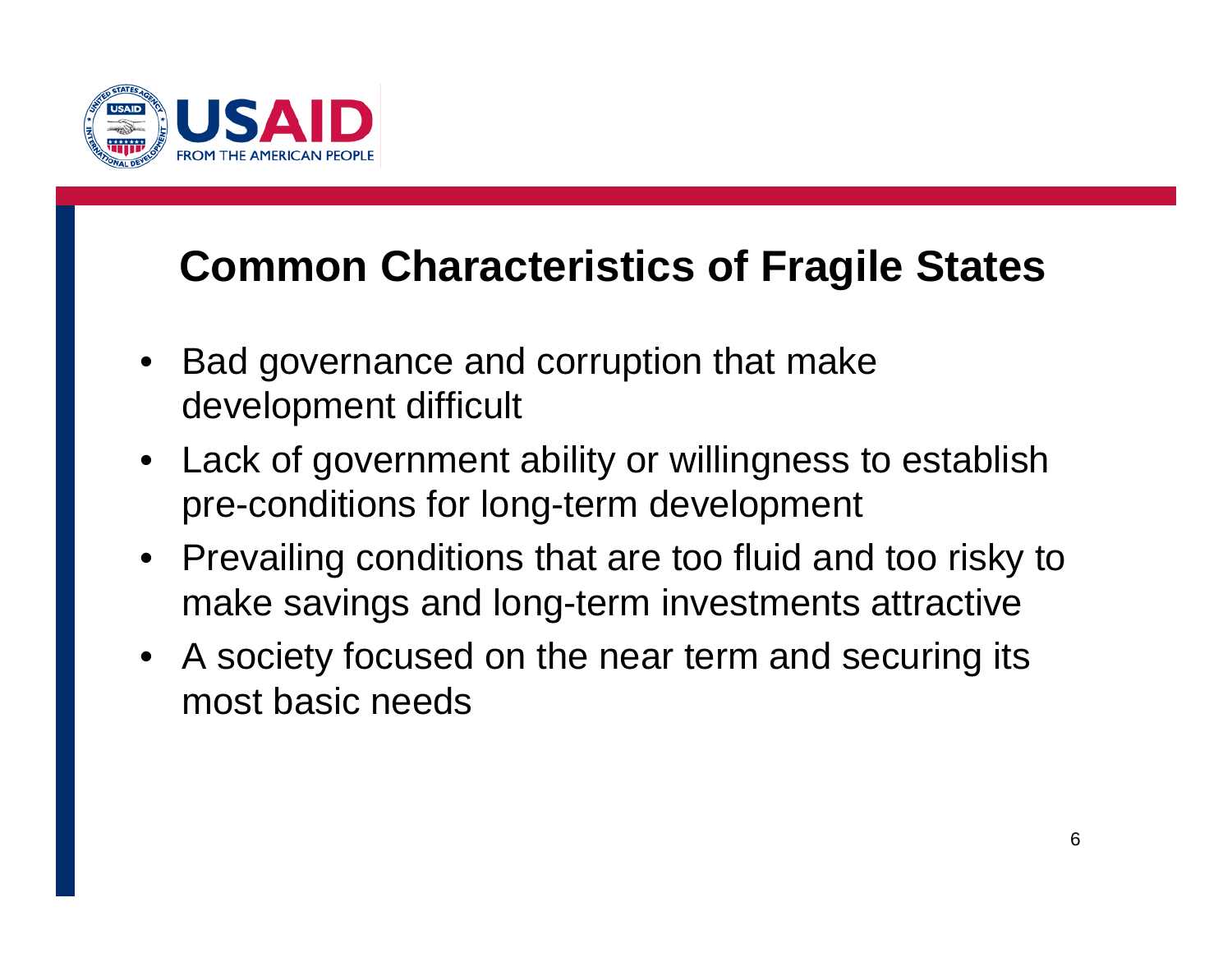

#### **USAID's Approaches in Fragile States**

- • Enhance stability, addressing the sources of stress and conflict in the political, economic, and social spheres; Focus on the sources of crisis, the drivers of fragility
- •Improve security, providing an environment that enhances personal safety, but also establishing the conditions under which serious outbreaks of generalized violence are averted
- • Develop the capacity of institutions that are fundamental to lasting recovery and transformational development
- •Develop rapid, flexible responses to changing conditions
- •USG interagency and donor coordination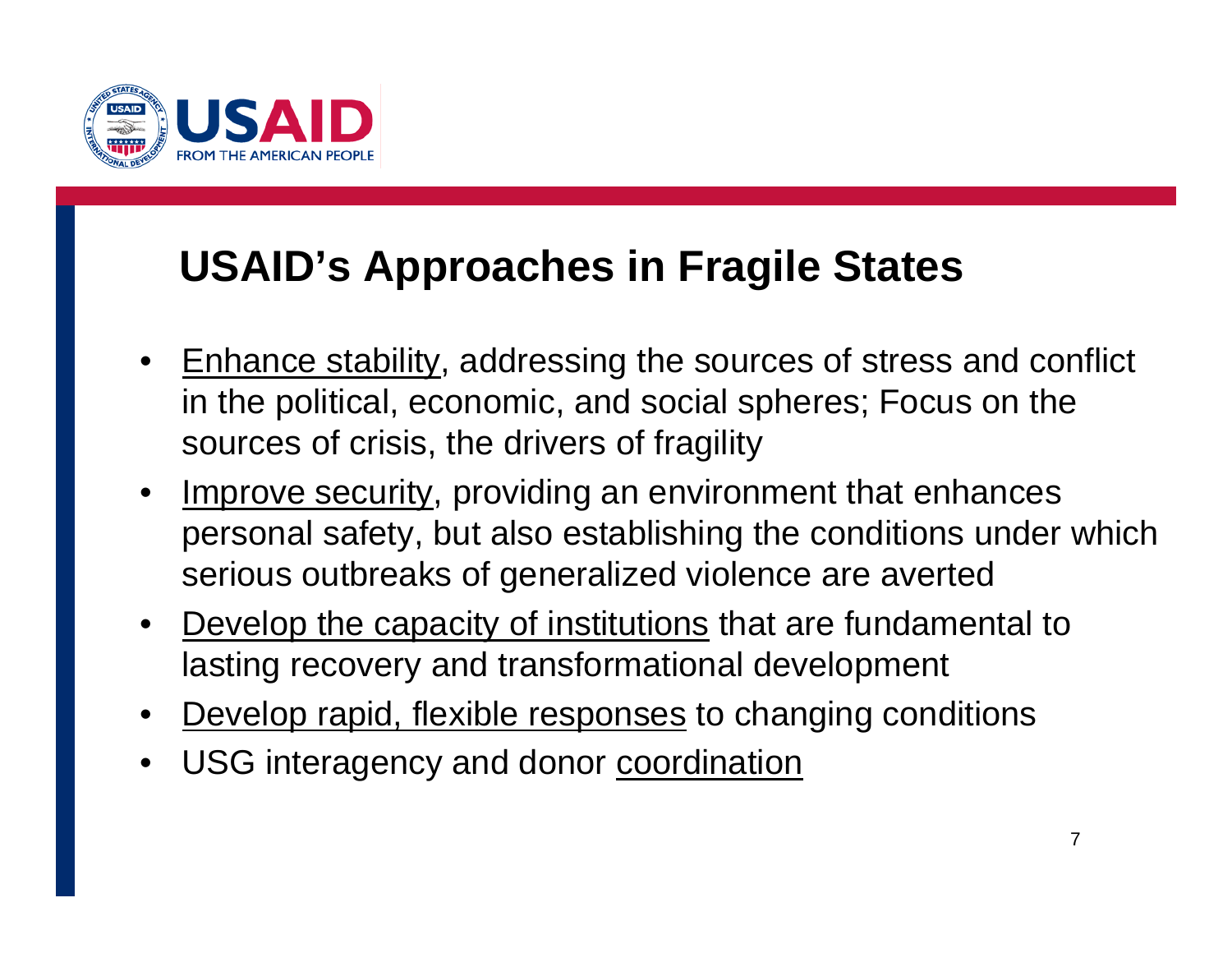

#### **Fragile States Approach in Draft Agency Strategic Framework for Africa Built on:**

- $\bullet$  US foreign policy goals, Agency's Policy Framework (White Paper), and the Agency's Fragile States Strategy
- $\bullet$  Best practices developed through our partnerships in linking relief and development, doing no harm, building capacities for peace, and working in difficult environments
- $\bullet$  Goals and objectives of African institutions like the AU, NEPAD, IGAD, SADC, ECOWAS, and COMESA

**Strategic Framework for Africa has Vision, Medium-Term Goal, Operational Goals, Strategic Objectives**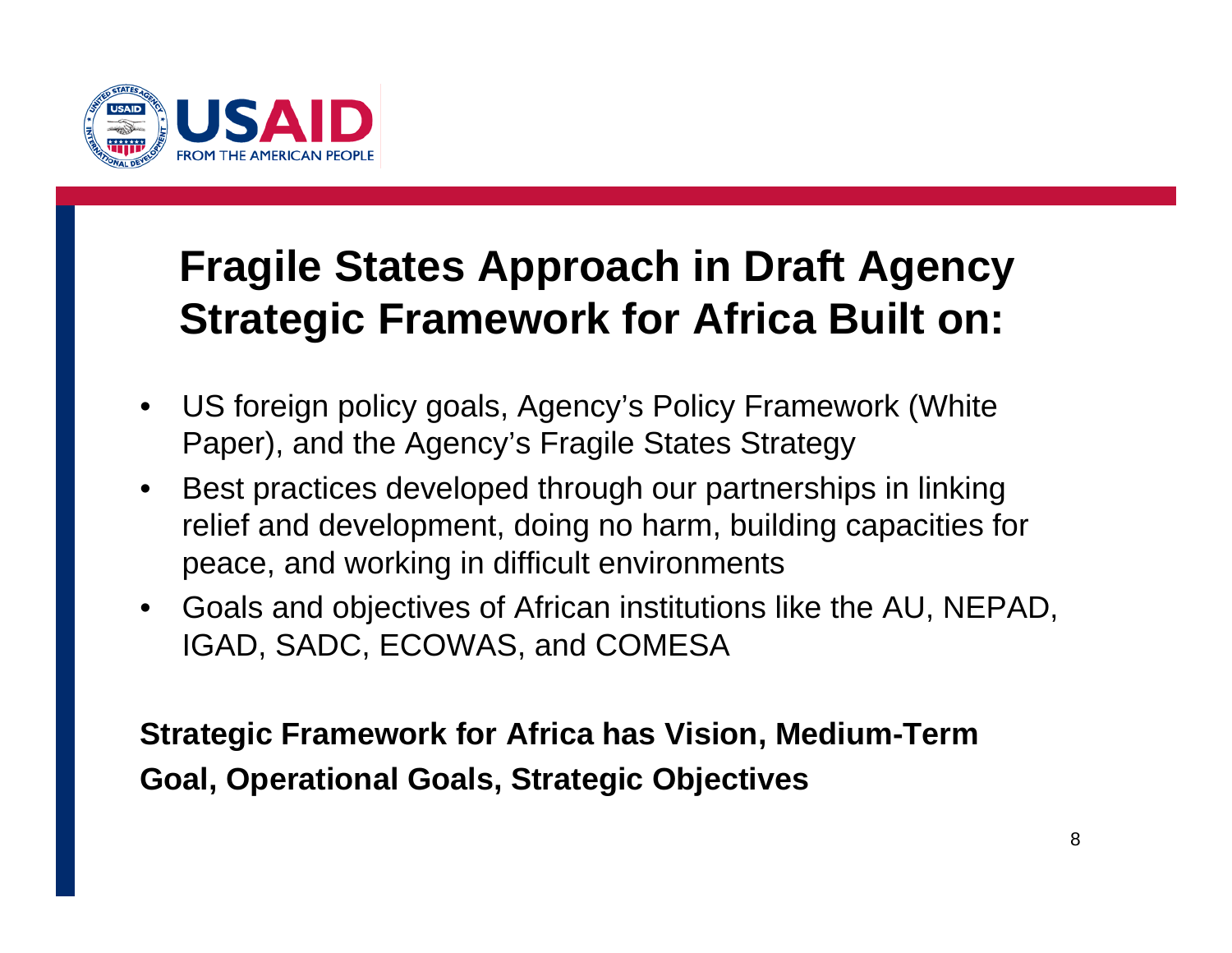

### **Fragile States in Draft Agency Strategic Framework for Africa**

- Vision: "Africa reduces the number of Fragile States"
- Medium-Term Goal: "Democratic practice, nonviolent resolution of conflict, and equitable economic recovery increase security, political, economic, and social stability in sub-Saharan African countries vulnerable to, in, and emerging from crisis."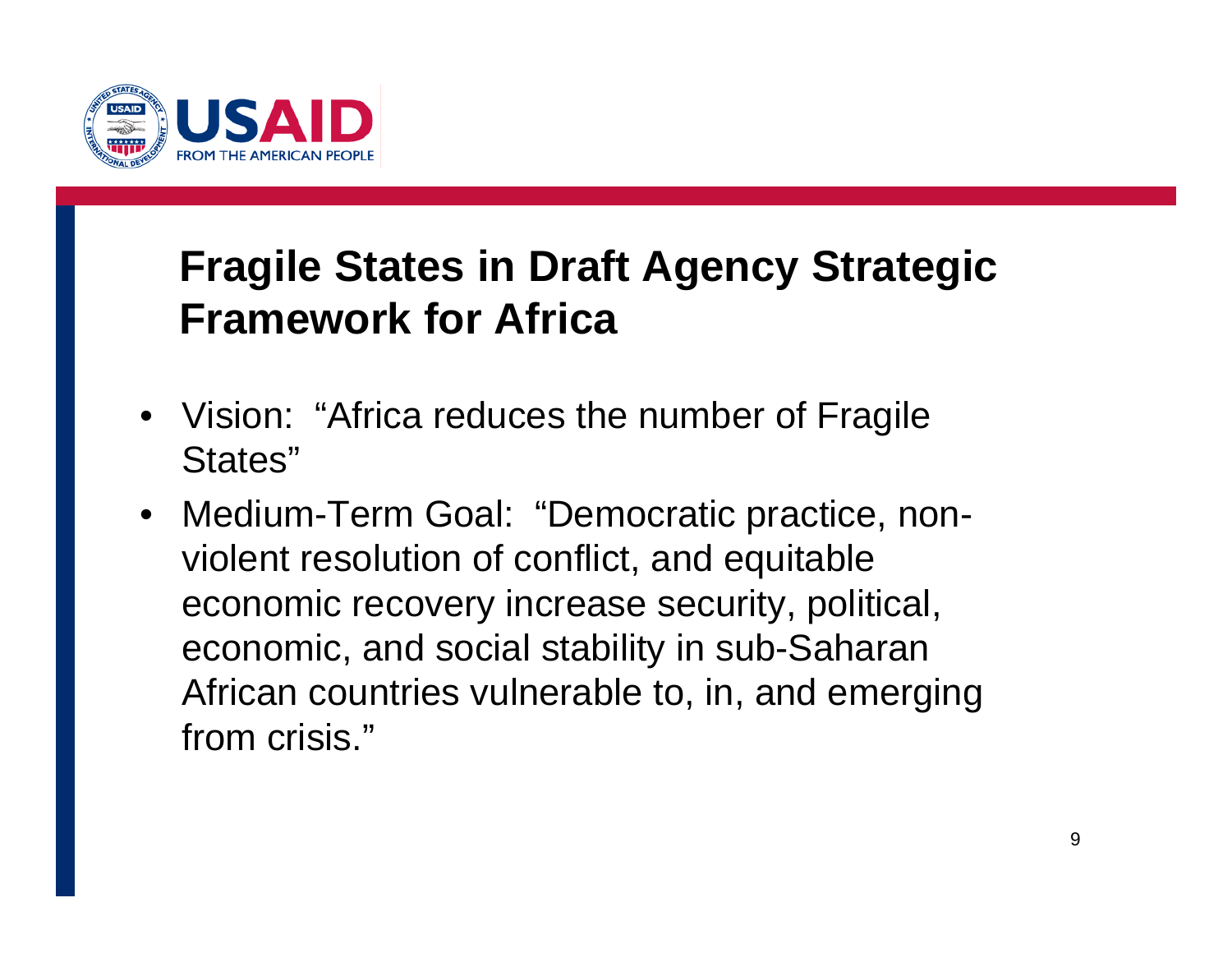

#### **Two Interrelated Operational Goals**

#### Avert and Resolve Conflict Promote Stabilization

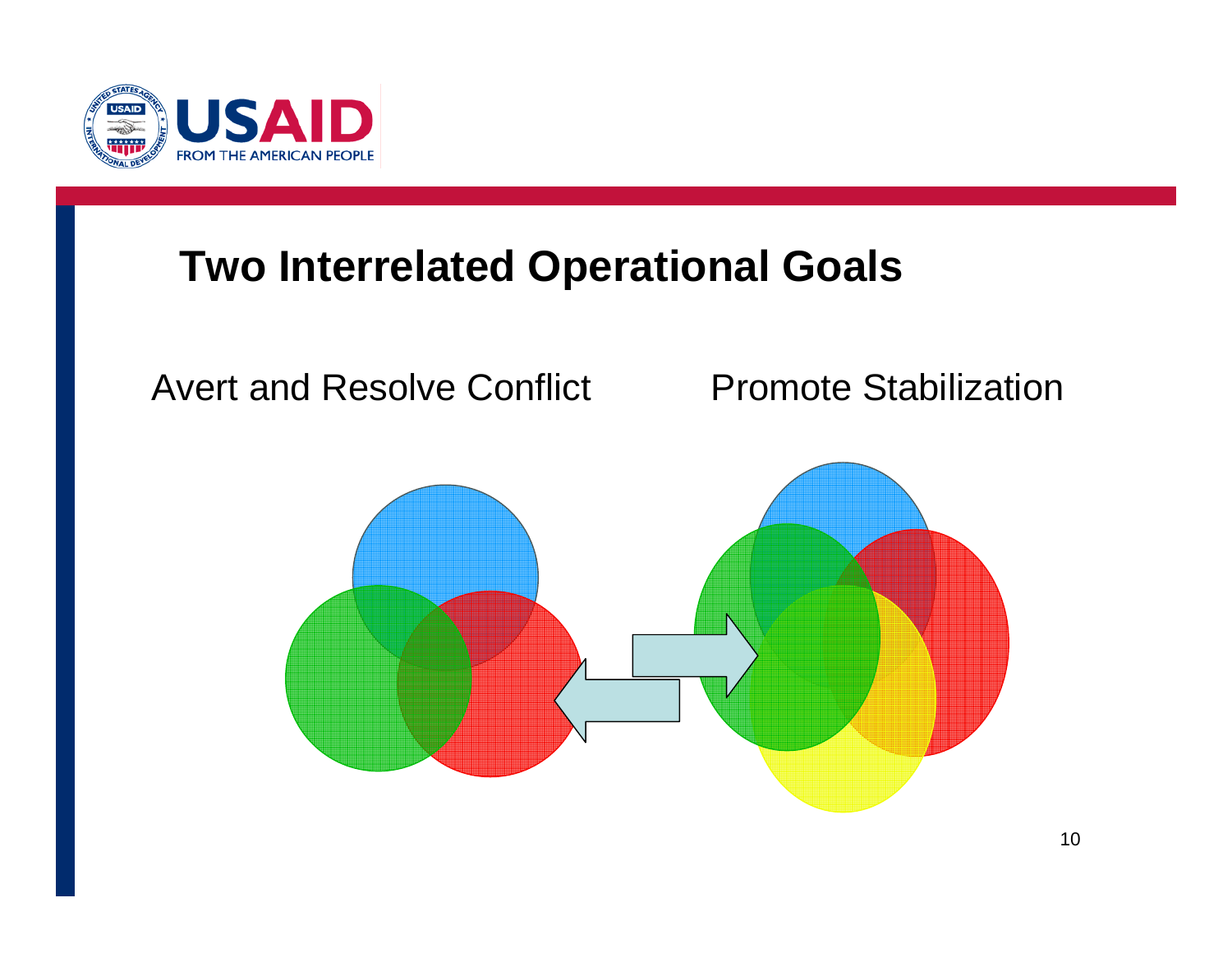

## **Strategic Objectives Supporting the Goal to Avert and Resolve Conflict**

- Advance Peace Processes
- Reinforce African conflict mitigation and management capacity
- Enhance protection of individuals from physical violence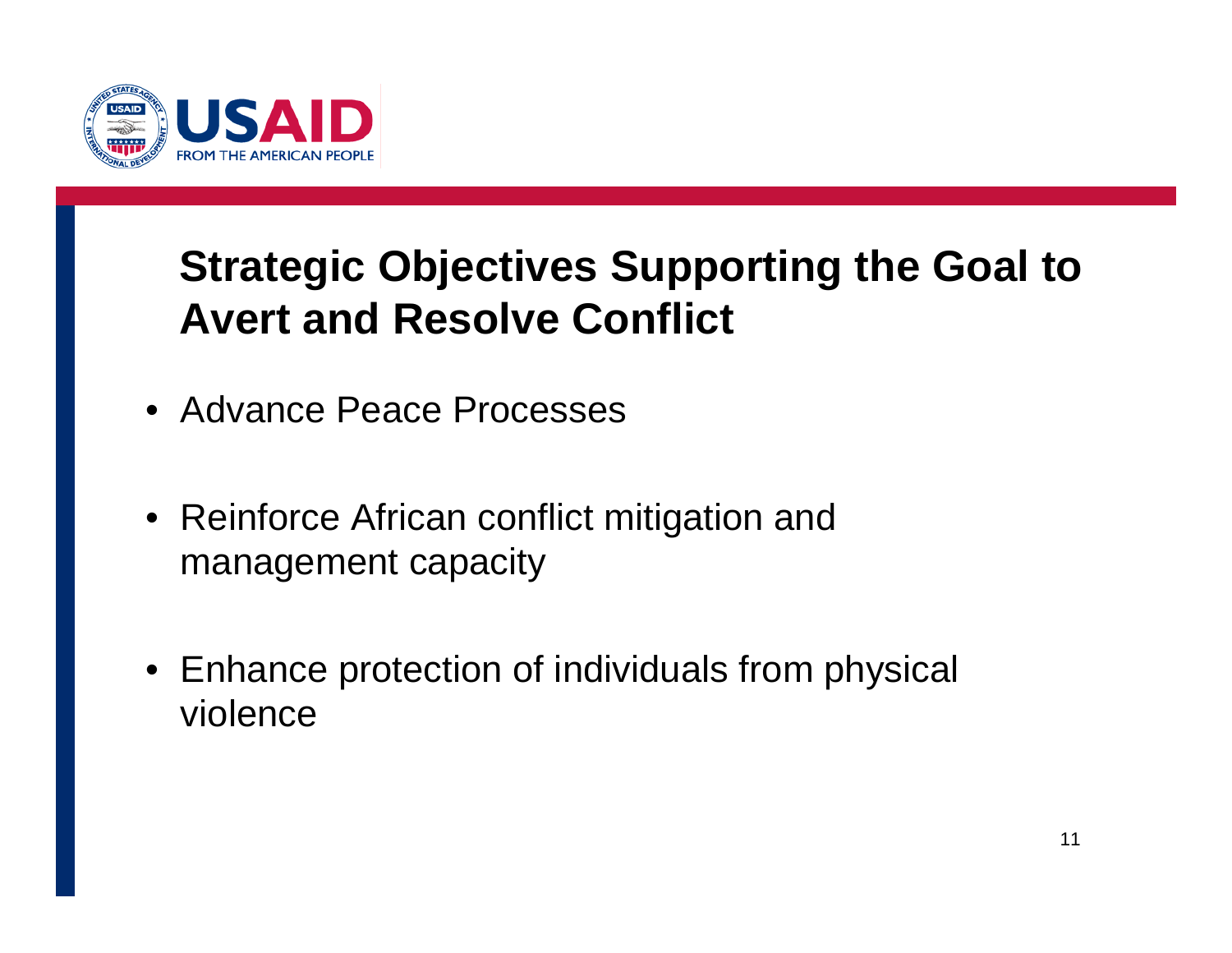

## **Strategic Objectives Supporting the Goal to Manage Crisis and Promote Stability, Recovery and Democratic Reform**

- Reintegrate persons affected by conflict
- Increase access to essential services provided by local and national institutions
- Advance democratic governance
- Restore/maintain basic economic activity and livelihoods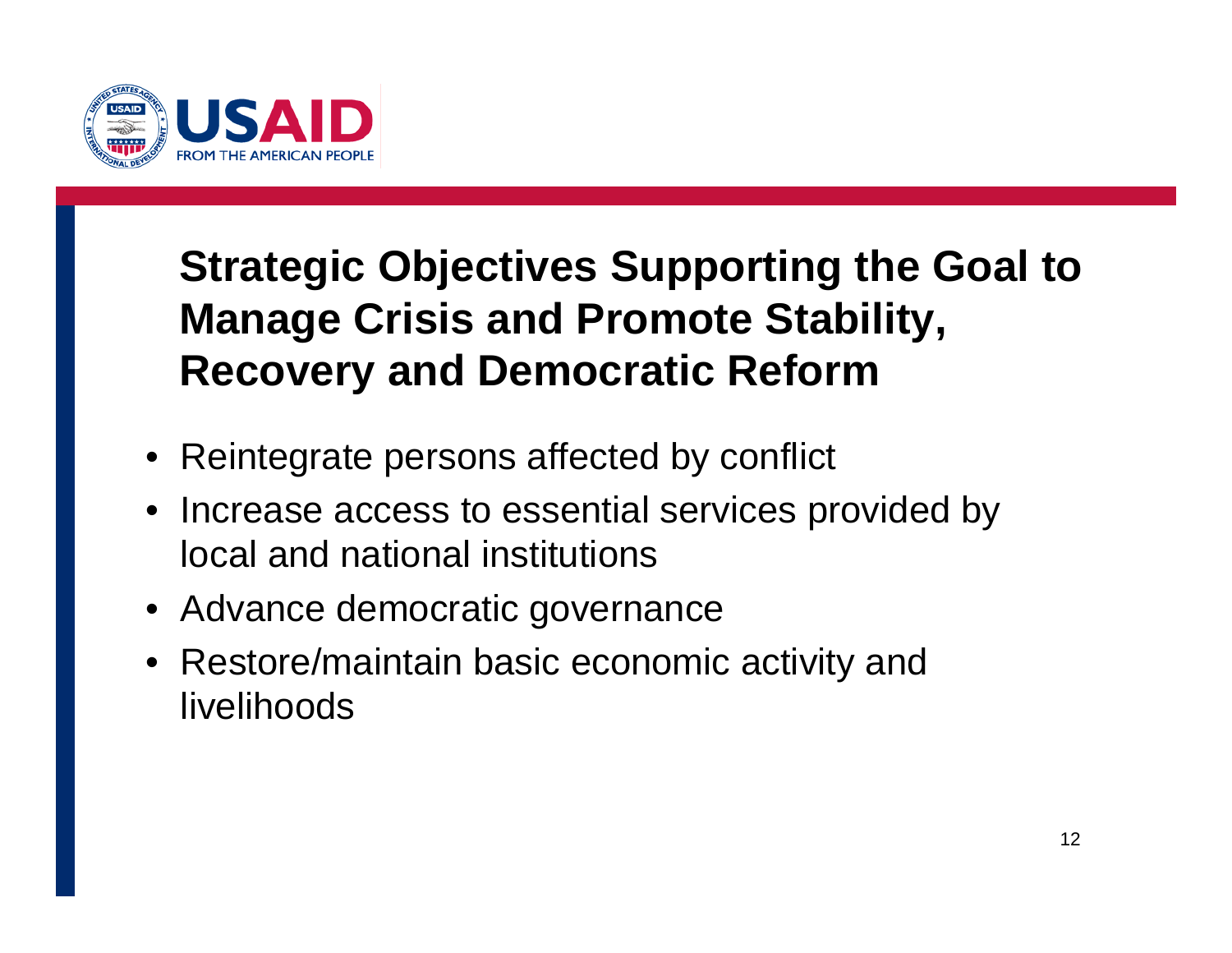

#### **What This Means at the Mission Level**

- New strategies are focused on the key patterns of fragility where USAID can have an impact
- Cross-sectoral teams and implementation modalities employed
- Stabilization results are pursued as well as sectoral ones
- Can mean a change in geographic focus
- •More agile mechanisms to allow for flexibility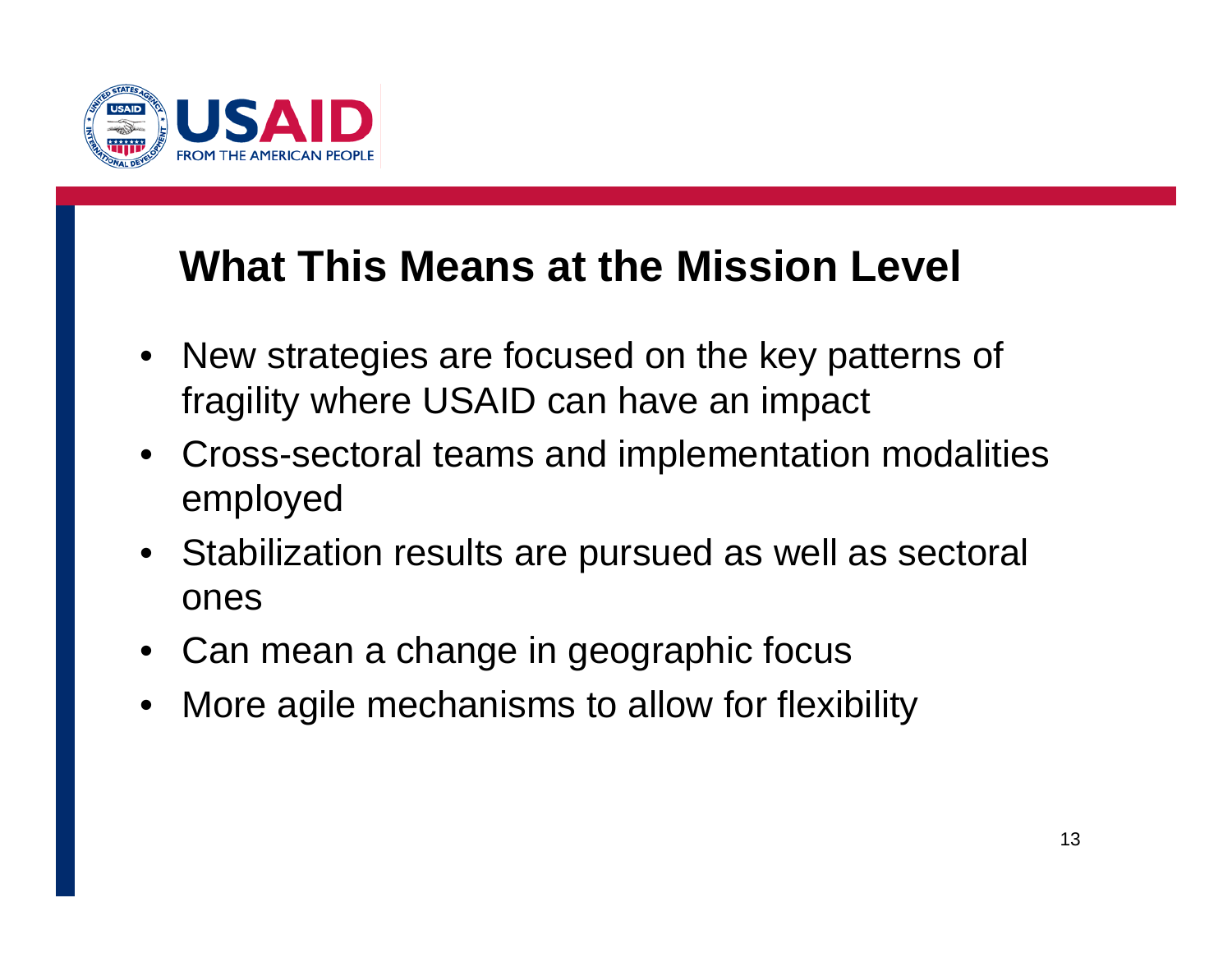

## **Democratic Republic of Congo Sources of Fragility**

Field-based workshop with partners developed consensus on the key patterns of fragility, namely:

- The transition process itself relies on a tenuous power-sharing arrangement
- Competition for resources in the absence of a unified, legitimate state
- Legacy of self-serving elites who appropriate state resources for their own benefit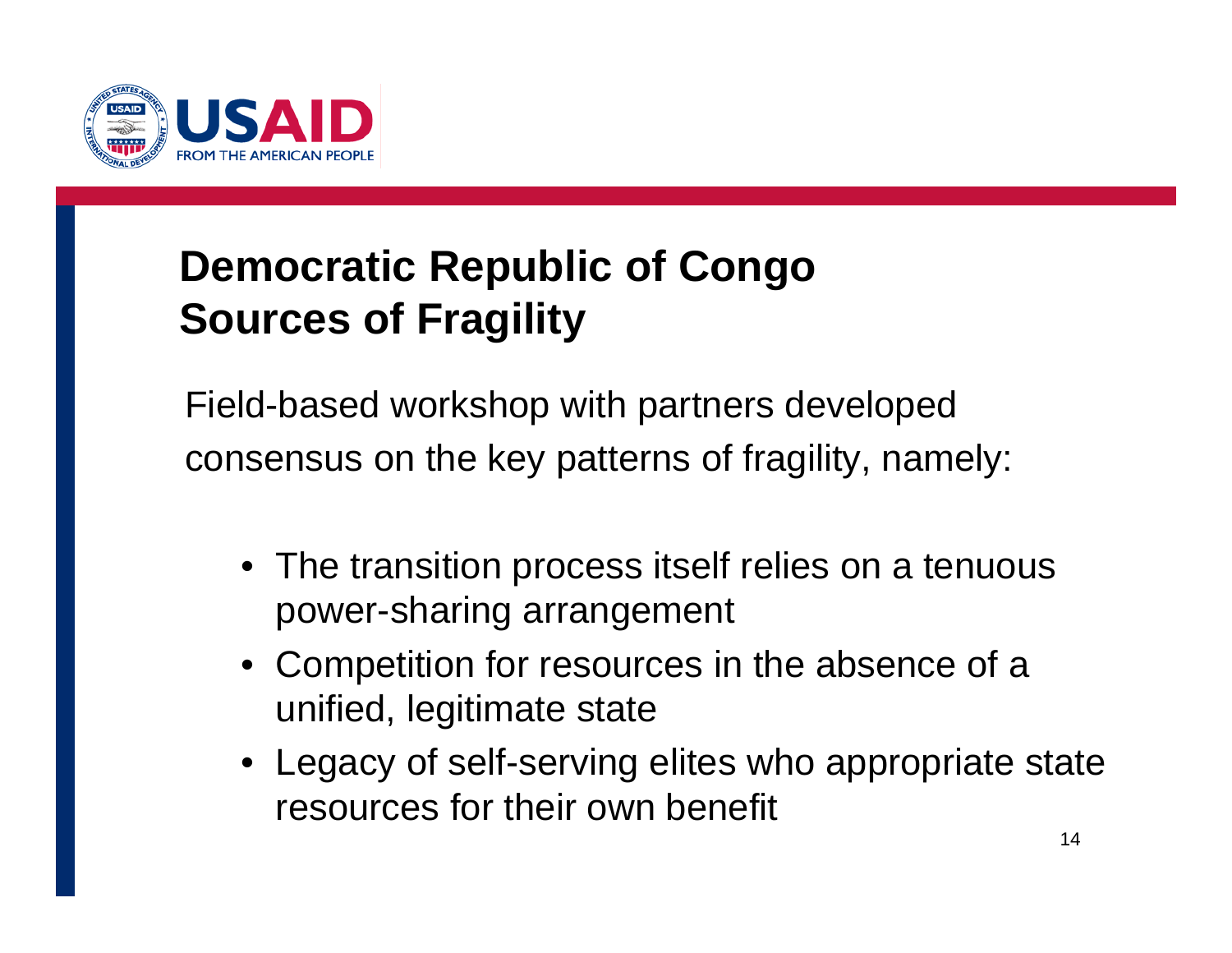

#### **Democratic Republic of Congo Proposed New Strategic Objectives**

- Advance the peace and transition process
- Enhance protection of individuals from physical violence
- Reintegrate persons affected by conflict
- Increase access to essential services provided by local and national institutions
- Advance democratic governance (post transition)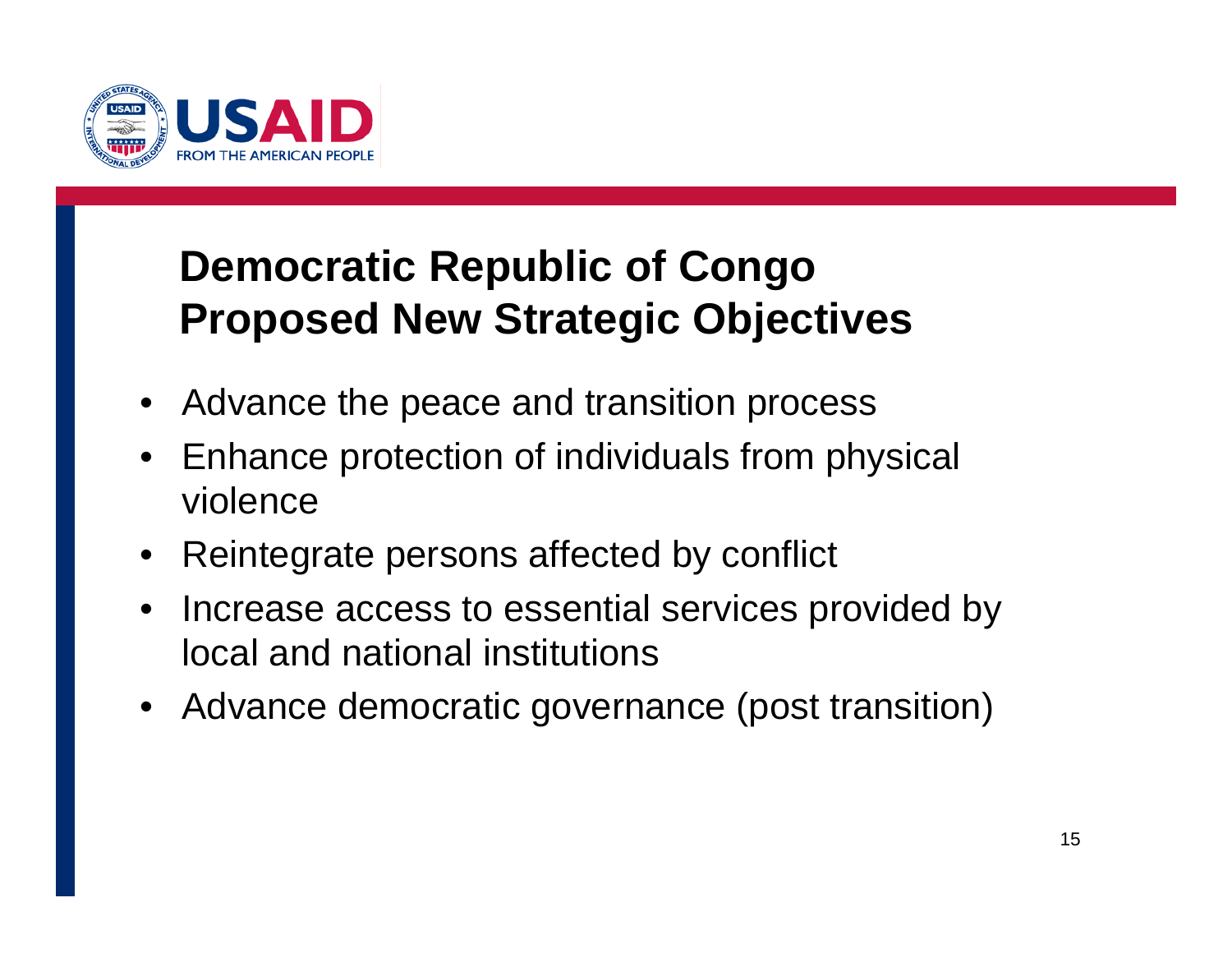

#### **Democratic Republic of Congo New Focus Areas**

In order to secure a legitimate and unified state through a successful transition process, USAID will continue to:

- •Advance democratic governance
- • Increase state legitimacy through the provision of essential services and Disarmament, Demobilization and Reintegration

While increasing its focus on:

- •The East
- •Protection issues
- •Natural resource competition, especially extractive industries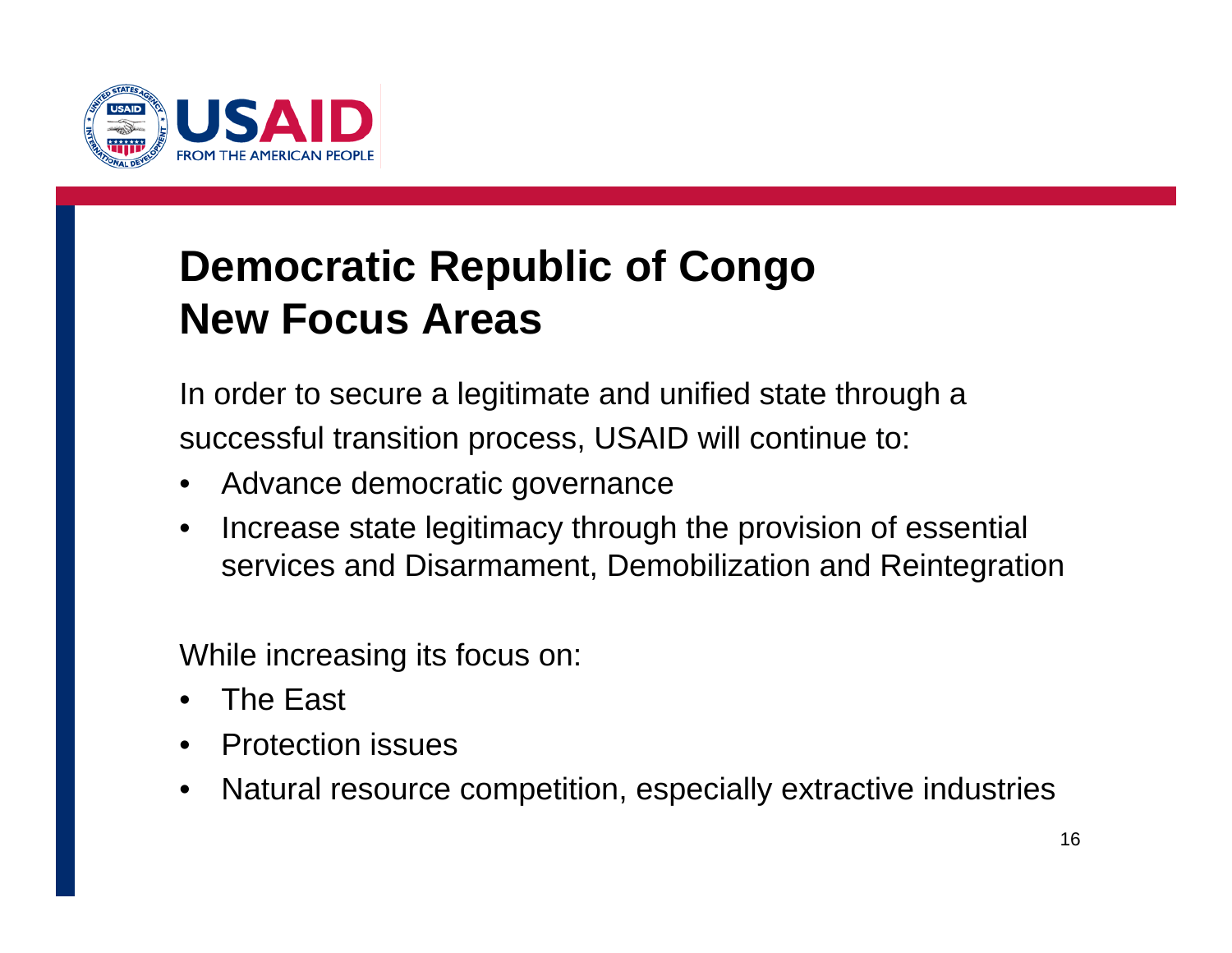

## **LiberiaSources of Fragility**

Field-based workshop with partners developed consensus on the key patterns of fragility/root sources on conflict, which could jeopardize progress, namely:

- Deliberate exclusion of the majority of Liberians from political life and economic opportunities.
- Competition for natural resources.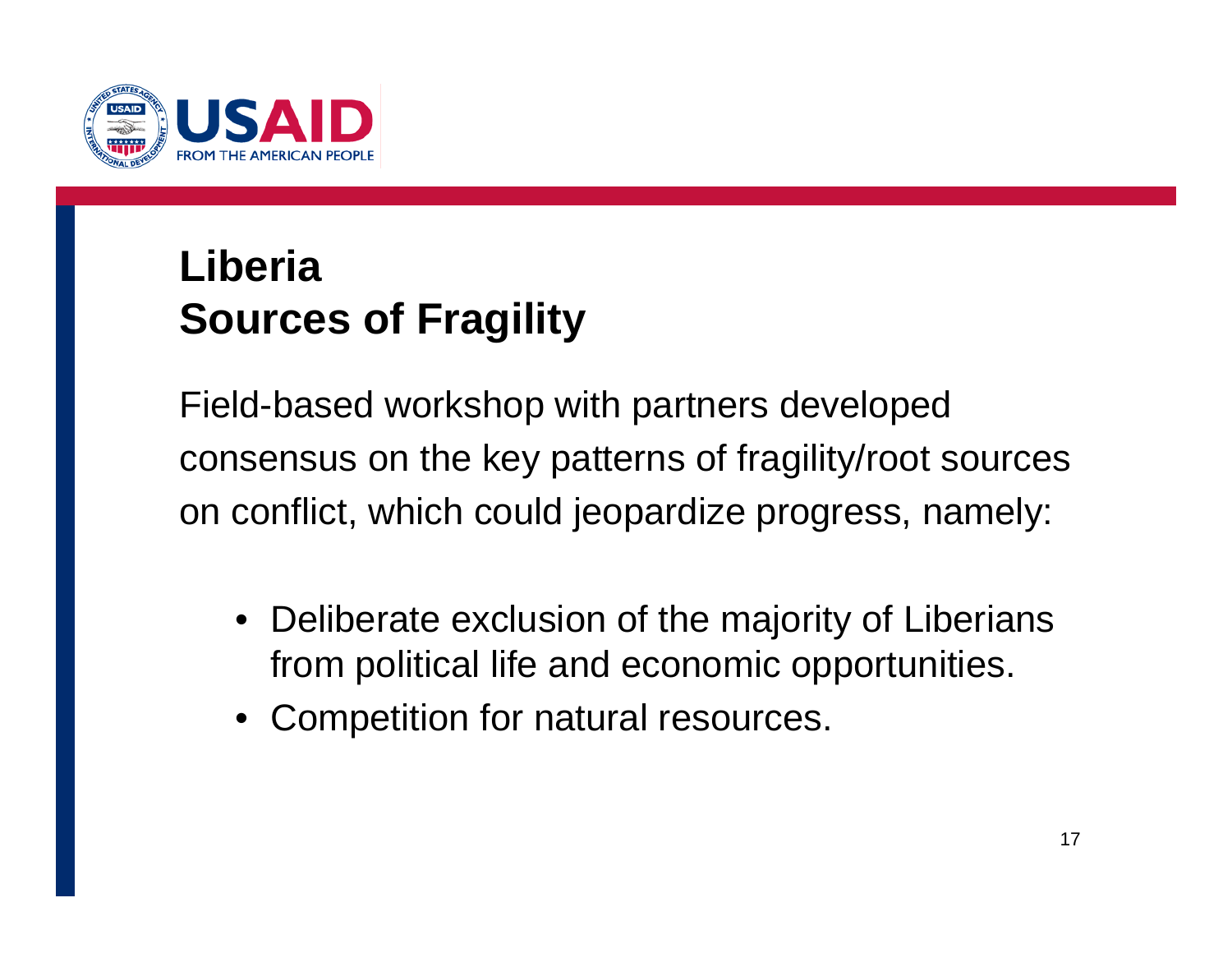

## **Liberia**

## **Proposed New Strategic Objectives**

- Promote local capacity to mitigate conflict
- $\bullet$  Increase access to social services provided by local and national institutions
- Advance democratic governance
- Restore livelihoods